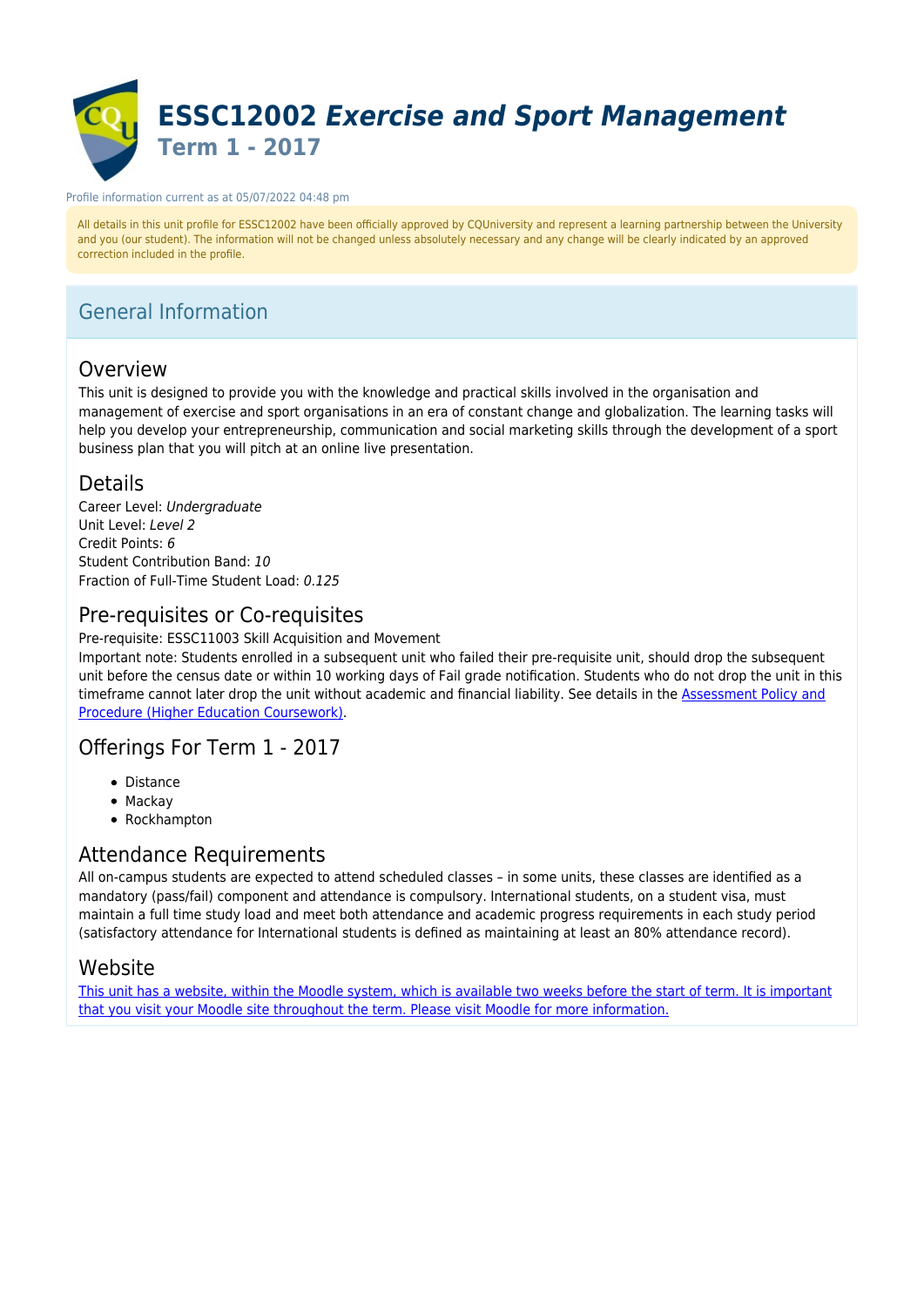### Class and Assessment Overview

### Recommended Student Time Commitment

Each 6-credit Undergraduate unit at CQUniversity requires an overall time commitment of an average of 12.5 hours of study per week, making a total of 150 hours for the unit.

### Class Timetable

**[Regional Campuses](https://handbook.cqu.edu.au/facet/timetables)** Bundaberg, Cairns, Emerald, Gladstone, Mackay, Rockhampton, Townsville

**[Metropolitan Campuses](https://handbook.cqu.edu.au/facet/timetables)** Adelaide, Brisbane, Melbourne, Perth, Sydney

#### Assessment Overview

1. **Written Assessment** Weighting: 50% 2. **Group Work** Weighting: 20% 3. **Presentation** Weighting: 30%

### Assessment Grading

This is a graded unit: your overall grade will be calculated from the marks or grades for each assessment task, based on the relative weightings shown in the table above. You must obtain an overall mark for the unit of at least 50%, or an overall grade of 'pass' in order to pass the unit. If any 'pass/fail' tasks are shown in the table above they must also be completed successfully ('pass' grade). You must also meet any minimum mark requirements specified for a particular assessment task, as detailed in the 'assessment task' section (note that in some instances, the minimum mark for a task may be greater than 50%). Consult the [University's Grades and Results Policy](https://www.cqu.edu.au/policy) for more details of interim results and final grades.

# CQUniversity Policies

#### **All University policies are available on the [CQUniversity Policy site.](https://policy.cqu.edu.au/)**

You may wish to view these policies:

- Grades and Results Policy
- Assessment Policy and Procedure (Higher Education Coursework)
- Review of Grade Procedure
- Student Academic Integrity Policy and Procedure
- Monitoring Academic Progress (MAP) Policy and Procedure Domestic Students
- Monitoring Academic Progress (MAP) Policy and Procedure International Students
- Student Refund and Credit Balance Policy and Procedure
- Student Feedback Compliments and Complaints Policy and Procedure
- Information and Communications Technology Acceptable Use Policy and Procedure

This list is not an exhaustive list of all University policies. The full list of University policies are available on the [CQUniversity Policy site.](https://policy.cqu.edu.au/)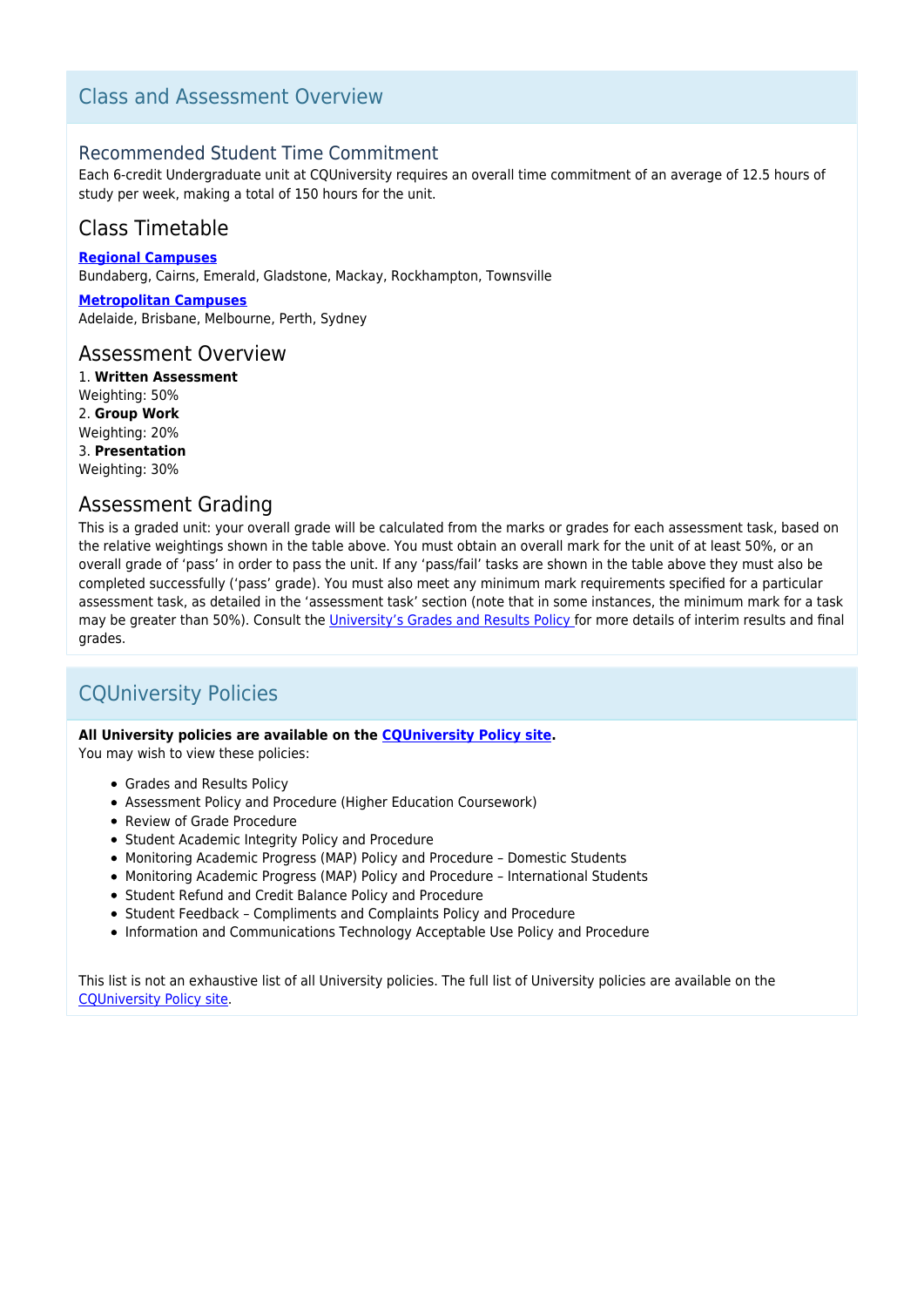### Previous Student Feedback

### Feedback, Recommendations and Responses

Every unit is reviewed for enhancement each year. At the most recent review, the following staff and student feedback items were identified and recommendations were made.

### Feedback from Course evaluation

#### **Feedback**

Students enjoyed learning through the online formative peer-assessment workshops that gave them constructive feedback and they think more of these would be very helpful for their sport business plan.

#### **Recommendation**

The number of online peer-assessment workshops is going to be increased.

#### **Action**

The number of workshops were increased to three.

### Feedback from Course evaluation

#### **Feedback**

Students want the residential school presentations to be offered online.

#### **Recommendation**

The student presentations will be delivered online through video conferencing.

#### **Action**

The residential school was replaced with online Zoom presentations.

### Feedback from Course evaluation

#### **Feedback**

Some students would have liked feedback from the lecturer on the online peer-assessment workshops instead of other students.

#### **Recommendation**

The learning outcomes of the online workshops are based on the peer-review process. The lecturer`s role is to moderate and provide feedback to the participants when necessary. The lecturer will also continue to give an overall feedback to the workshop participants.

#### **Action**

The lecturer kept her moderating role and gave feedback to all students as necessary.

## Unit Learning Outcomes

#### **On successful completion of this unit, you will be able to:**

- 1. Adapt principles of strategic management in an authentic business context in the sport or fitness industry.
- 2. Analyse the application of management principles, code of ethics and risk management within exercise and sport organisations.
- 3. Demonstrate the ability to apply evidence based reasoning to meet demand in the sport or fitness industry.

## Alignment of Learning Outcomes, Assessment and Graduate Attributes



### Alignment of Assessment Tasks to Learning Outcomes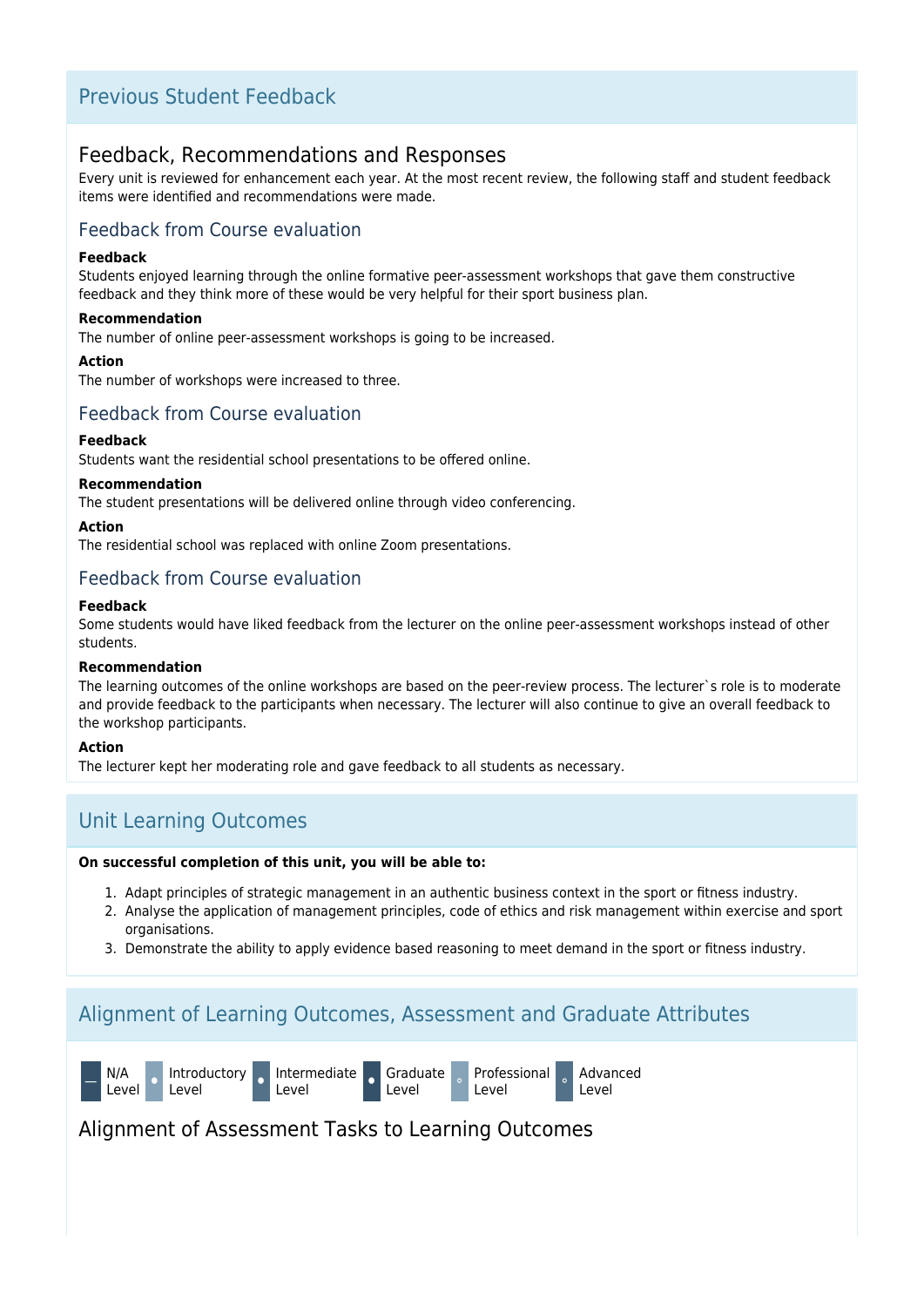| <b>Assessment Tasks</b>      | <b>Learning Outcomes</b> |                |   |
|------------------------------|--------------------------|----------------|---|
|                              | 1                        | $\overline{2}$ | 3 |
| 1 - Written Assessment - 50% | ٠                        |                |   |
| 2 - Group Work - 20%         |                          | $\bullet$      |   |
| 3 - Presentation - 30%       |                          |                |   |

# Alignment of Graduate Attributes to Learning Outcomes

| <b>Graduate Attributes</b>                          | <b>Learning Outcomes</b> |                |           |  |
|-----------------------------------------------------|--------------------------|----------------|-----------|--|
|                                                     | $\mathbf{1}$             | $\overline{2}$ | 3         |  |
| 1 - Communication                                   |                          | $\bullet$      | $\bullet$ |  |
| 2 - Problem Solving                                 | $\bullet$                | $\bullet$      | $\bullet$ |  |
| <b>3 - Critical Thinking</b>                        | $\bullet$                | $\bullet$      | $\bullet$ |  |
| <b>4 - Information Literacy</b>                     | $\bullet$                | $\bullet$      | $\bullet$ |  |
| 5 - Team Work                                       |                          | $\bullet$      | $\bullet$ |  |
| <b>6 - Information Technology Competence</b>        | $\bullet$                |                |           |  |
| 7 - Cross Cultural Competence                       | $\bullet$                |                |           |  |
| 8 - Ethical practice                                | $\bullet$                | $\bullet$      |           |  |
| 9 - Social Innovation                               |                          |                |           |  |
| 10 - Aboriginal and Torres Strait Islander Cultures |                          |                |           |  |

# Alignment of Assessment Tasks to Graduate Attributes

| <b>Assessment Tasks</b>      | <b>Graduate Attributes</b> |           |  |           |                |                      |  |  |
|------------------------------|----------------------------|-----------|--|-----------|----------------|----------------------|--|--|
|                              |                            |           |  |           |                | 1 2 3 4 5 6 7 8 9 10 |  |  |
| 1 - Written Assessment - 50% |                            | $\bullet$ |  |           |                |                      |  |  |
| 2 - Group Work - 20%         |                            |           |  |           |                |                      |  |  |
| 3 - Presentation - 30%       | $\bullet$                  |           |  | $\bullet$ | $\blacksquare$ |                      |  |  |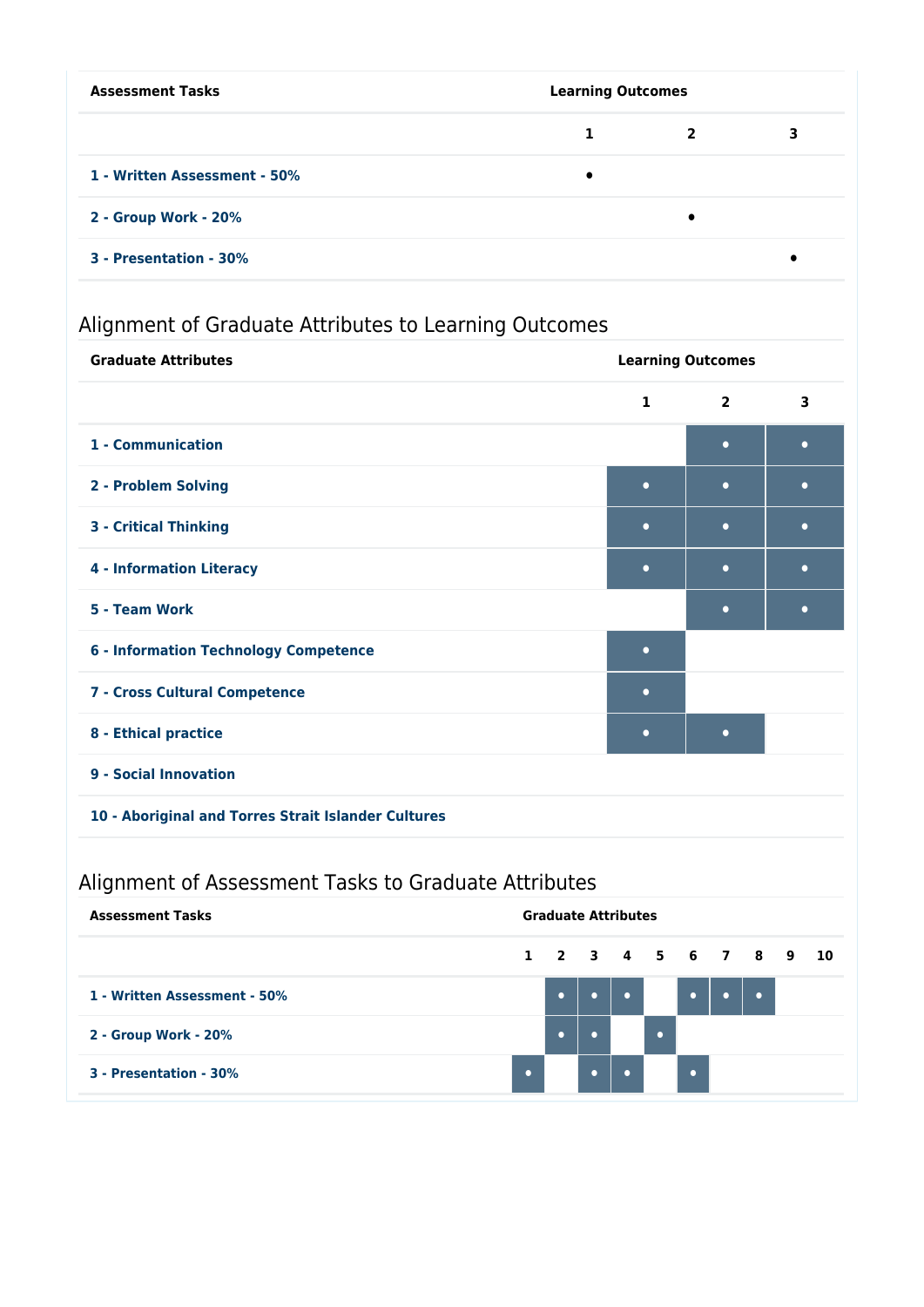# Textbooks and Resources

### **Textbooks**

**There are no required textbooks. Additional Textbook Information**

### IT Resources

**You will need access to the following IT resources:**

- CQUniversity Student Email
- Internet
- Unit Website (Moodle)
- Program Portal

# Referencing Style

All submissions for this unit must use the referencing style: [American Psychological Association 6th Edition \(APA 6th](https://sportal.cqu.edu.au/__data/assets/pdf_file/0026/107684/APA_Referencing_Guide-2019.pdf) [edition\)](https://sportal.cqu.edu.au/__data/assets/pdf_file/0026/107684/APA_Referencing_Guide-2019.pdf)

For further information, see the Assessment Tasks.

# Teaching Contacts

**Betul Sekendiz** Unit Coordinator [b.sekendiz@cqu.edu.au](mailto:b.sekendiz@cqu.edu.au)

# Schedule

| Week 1 - 06 Mar 2017                                            |                |                                          |
|-----------------------------------------------------------------|----------------|------------------------------------------|
| <b>Module/Topic</b>                                             | Chapter        | <b>Events and Submissions/Topic</b>      |
| Introduction to Exercise and Sport<br>Management                |                |                                          |
| Week 2 - 13 Mar 2017                                            |                |                                          |
| <b>Module/Topic</b>                                             | <b>Chapter</b> | <b>Events and Submissions/Topic</b>      |
| Strategic Sport Management                                      |                | Workshop 1 - Online (Submission)         |
| Week 3 - 20 Mar 2017                                            |                |                                          |
| <b>Module/Topic</b>                                             | <b>Chapter</b> | <b>Events and Submissions/Topic</b>      |
| Sport Entrepreneurship in a Digital Era                         |                | Workshop 1 - Online (Peer<br>Assessment) |
| Week 4 - 27 Mar 2017                                            |                |                                          |
| <b>Module/Topic</b>                                             | <b>Chapter</b> | <b>Events and Submissions/Topic</b>      |
| Organisational Culture and Structures<br>in Sport Organisations |                | Workshop 2 - Online (Submission)         |
| Week 5 - 03 Apr 2017                                            |                |                                          |
| <b>Module/Topic</b>                                             | <b>Chapter</b> | <b>Events and Submissions/Topic</b>      |
| Human Resource Management in<br><b>Sport Organisations</b>      |                | Workshop 2 - Online (Peer<br>Assessment) |
| Vacation Week - 10 Apr 2017                                     |                |                                          |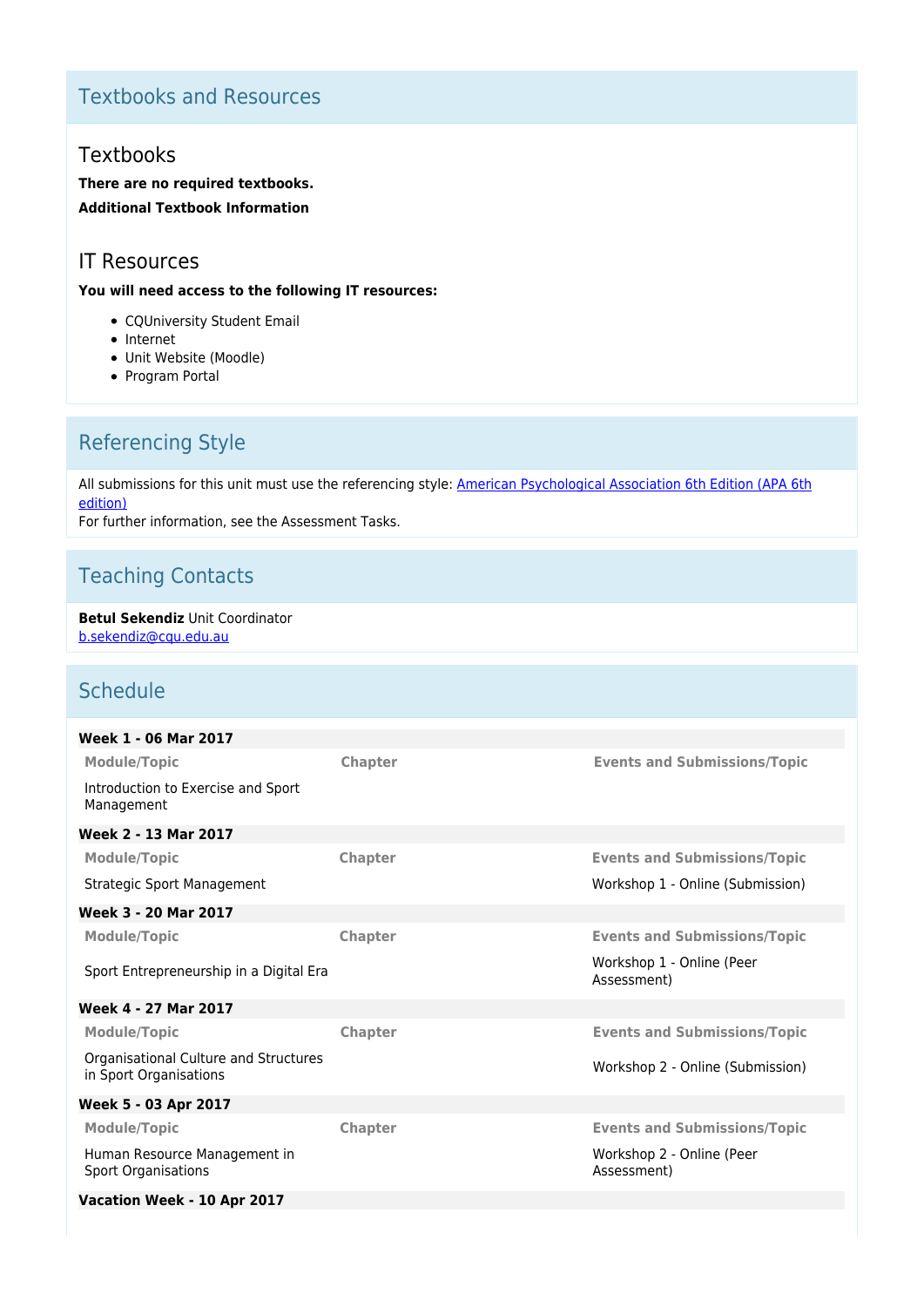| <b>Module/Topic</b>                                             | <b>Chapter</b> | <b>Events and Submissions/Topic</b>                                          |
|-----------------------------------------------------------------|----------------|------------------------------------------------------------------------------|
| Week 6 - 17 Apr 2017                                            |                |                                                                              |
| <b>Module/Topic</b>                                             | Chapter        | <b>Events and Submissions/Topic</b>                                          |
| Financial Management for Sport<br>Organisations                 |                | Workshop 3 - Online (Submission)                                             |
| Week 7 - 24 Apr 2017                                            |                |                                                                              |
| <b>Module/Topic</b>                                             | Chapter        | <b>Events and Submissions/Topic</b>                                          |
| Strategic Marketing Management in<br><b>Sport Organisations</b> |                | Workshop 3 - Online (Peer<br>Assessment)                                     |
| Week 8 - 01 May 2017                                            |                |                                                                              |
| <b>Module/Topic</b>                                             | Chapter        | <b>Events and Submissions/Topic</b>                                          |
| Legal Aspects in Exercise and Sport<br>Management               |                | <b>Student Presentation Due: Week 8</b><br>Friday (5 May 2017) 11:45 pm AEST |
| Week 9 - 08 May 2017                                            |                |                                                                              |
| <b>Module/Topic</b>                                             | Chapter        | <b>Events and Submissions/Topic</b>                                          |
| <b>Student Presentations (Zoom)</b>                             |                |                                                                              |
| Week 10 - 15 May 2017                                           |                |                                                                              |
| <b>Module/Topic</b>                                             | Chapter        | <b>Events and Submissions/Topic</b>                                          |
| Student Presentations (Zoom)                                    |                |                                                                              |
| Week 11 - 22 May 2017                                           |                |                                                                              |
| <b>Module/Topic</b>                                             | <b>Chapter</b> | <b>Events and Submissions/Topic</b>                                          |
| <b>Student Presentations (Zoom)</b>                             |                |                                                                              |
| Week 12 - 29 May 2017                                           |                |                                                                              |
| <b>Module/Topic</b>                                             | <b>Chapter</b> | <b>Events and Submissions/Topic</b>                                          |
| Student Presentations (Zoom)                                    |                | Sport Business Plan Due: Week 12<br>Friday (2 June 2017) 5:00 pm AEST        |
| Review/Exam Week - 05 Jun 2017                                  |                |                                                                              |
| <b>Module/Topic</b>                                             | Chapter        | <b>Events and Submissions/Topic</b>                                          |
| <b>Exam Week - 12 Jun 2017</b>                                  |                |                                                                              |
| <b>Module/Topic</b>                                             | <b>Chapter</b> | <b>Events and Submissions/Topic</b>                                          |

### Assessment Tasks

### 1 Sport Business Plan

# **Assessment Type**

Written Assessment

### **Task Description**

In this assessment task you will develop a sport business plan according to the weekly lectures and the Sport Business Plan Template provided on the unit Moodle website. The sport business idea should reflect your entrepreneurship skills and align with your career interests or passion in fitness or sport industries. The sport business plan should be based on the review of relevant literature (industry reports, trends, government statistics, research papers) to show the need and demand for your business in an increasingly competitive market.

#### **Assessment Due Date**

Week 12 Friday (2 June 2017) 5:00 pm AEST This assessment item is due on the prescribed date and time. Late submissions attract a penalty in accordance with the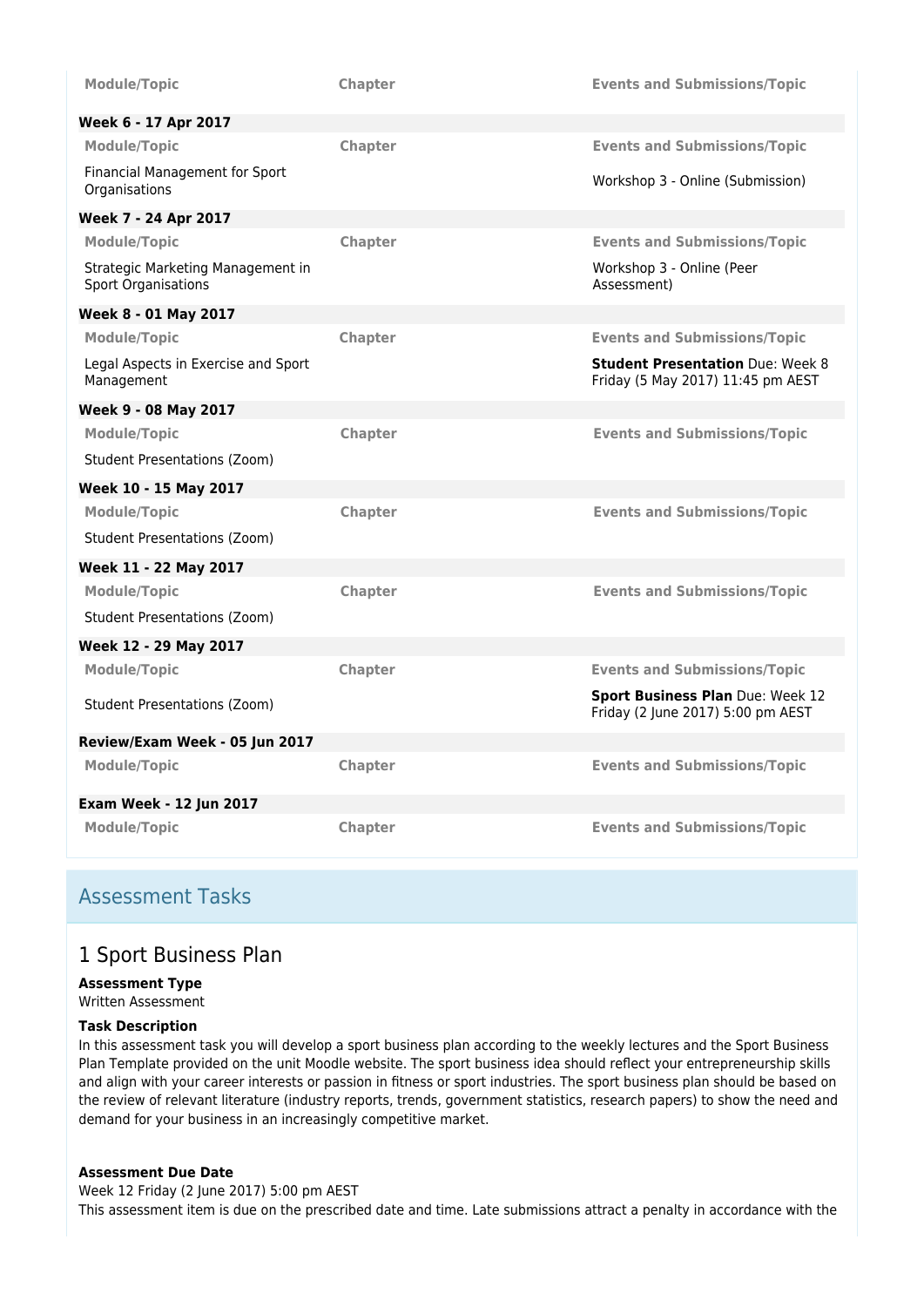relevant University policy.

#### **Return Date to Students**

Exam Week Friday (16 June 2017) In two weeks following the submission of the assessment item.

### **Weighting**

50%

#### **Minimum mark or grade**

50%

#### **Assessment Criteria**

Assessment criteria of this written assessment **Sport Business Plan Marking Criteria:**

- Introduction
	- Vision
	- Mission
	- o Objectives
	- o Strategies
- The industry
- The business
- The offering
- The market analysis
- Marketing strategies
- Management and staffing
- Financial forecasts

#### **Referencing Style**

[American Psychological Association 6th Edition \(APA 6th edition\)](https://sportal.cqu.edu.au/__data/assets/pdf_file/0026/107684/APA_Referencing_Guide-2019.pdf)

#### **Submission**

Online

#### **Submission Instructions**

Submission should be made as a single Word Document through Moodle.

#### **Learning Outcomes Assessed**

Adapt principles of strategic management in an authentic business context in the sport or fitness industry.

#### **Graduate Attributes**

- Problem Solving
- Critical Thinking
- Information Literacy
- Information Technology Competence
- Cross Cultural Competence
- Ethical practice

### 2 Group Work

**Assessment Type** Group Work

#### **Task Description**

There are three online workshops in this unit that you will use as guidance in the development of your sport business plan in Assessment Task 1. The submission and peer-assessment phases of the workshops weigh 50% each. The learning outcomes of the workshops are based on completion of both the submission and the peer-assessment phases. Therefore, if you only participate in the submission phase of a workshop, you will not be granted any grades for your participation in a workshop. Alternatively, if you have not made any submission to a workshop, you will not be able to participate in the peer-assessment phase of a workshop. Further information on how to participate in the online workshops will be given in Week 1 lecture.

- 1. In Workshop 1, you will demonstrate your understanding of how to develop SMART objectives for a sport organisation that is necessary for its strategic direction.
- 2. In Workshop 2, you will demonstrate your understanding of principles of strategic management by conducting a SWOT Analysis (external and internal environment analysis) that you will use to develop vision, mission,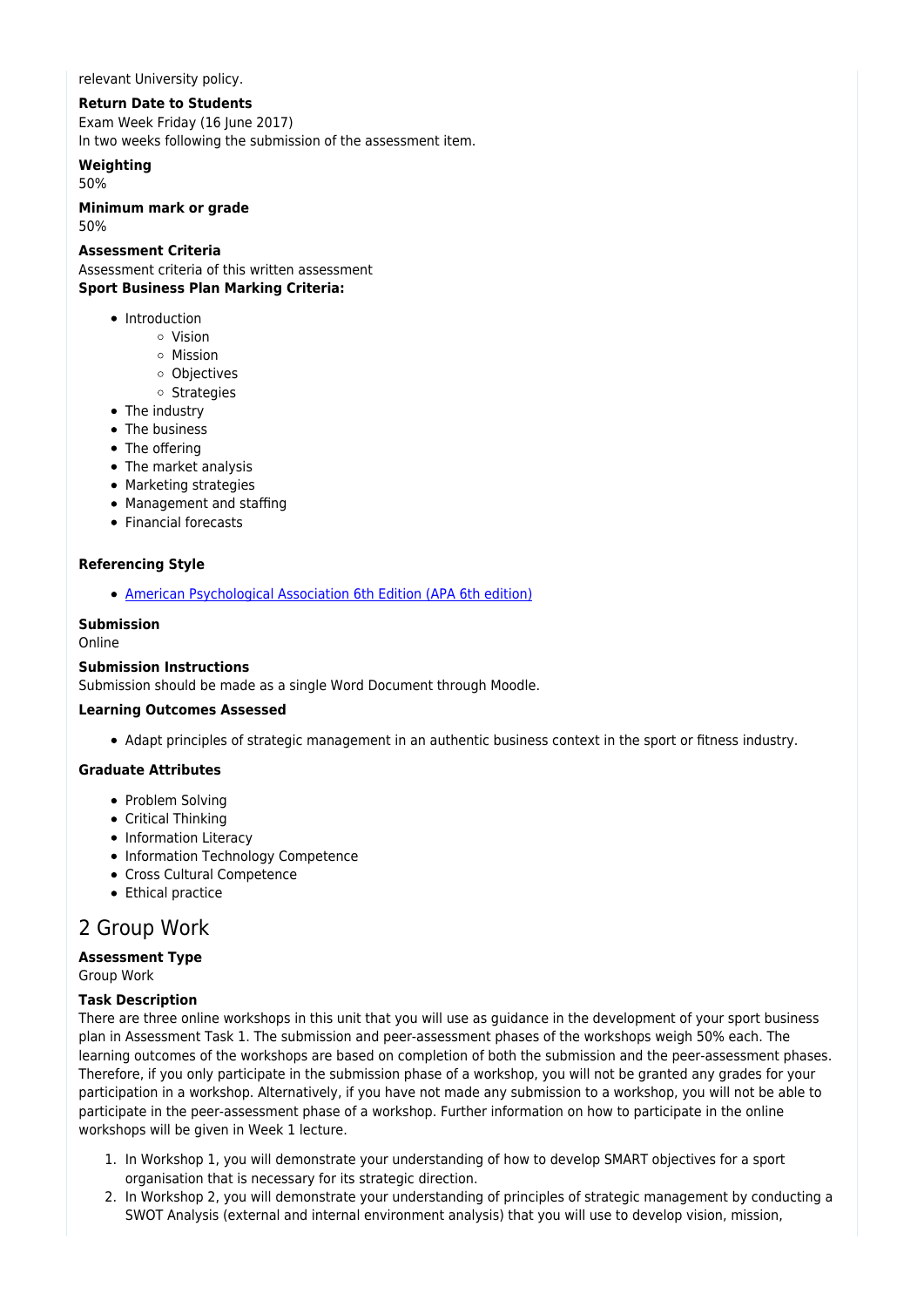objectives and strategies for a sport organisation.

3. In Workshop 3, you will demonstrate your understanding of basic concepts and principles of financial management by developing a capital and an operational budget (income and expense sheets) for a sport organisation.

#### **Assessment Due Date**

The due dates and times of each phase of the online workshops will be provided through the unit Moodle website.

#### **Return Date to Students**

In one week following the completion of the peer-assessment phase of each online workshop.

**Weighting** 20%

**Minimum mark or grade** 50%

**Assessment Criteria**

#### **Assessment Task 2-a. Online Workshop 1 - SMART Objectives**

Assessment Criteria for Submission to Online Workshop 1:

- 1. Are all aspects of the workbook completed satisfactorily?
- 2. Are the objectives specific?
- 3. Are the objectives measurable?
- 4. Are the objectives attainable?
- 5. Are the objectives relevant to the mission of the sport organisation?
- 6. Are the objectives time-bound?

Assessment Criteria for Peer-Assessment in Online Workshop 1:

1. Are all questions for peer-assessment (see assessment criteria for submission) answered by providing constructive comments to the student? (Short, repetitive, yes or no answers are not accepted.)

#### **Assessment Task 2-b. Online Workshop 2 - SWOT Analysis**

Assessment Criteria for Submission to Online Workshop 2:

- 1. Are all aspects of the workbook completed satisfactorily?
- 2. Does the SWOT Analysis show understanding of the internal and external environment in which the organisation operates?
- 3. Does the mission statement tell how the business is going to achieve its vision?
- 4. Do the objectives explain how the mission of the sport organisation is going to be achieved?
- 5. Can the strategies effectively improve strengths while making use of opportunities?
- 6. Can the strategies effectively minimise weaknesses while avoiding/minimising threats?

Assessment Criteria for Peer-Assessment in Online Workshop 2:

1. Are all questions for peer-assessment (see assessment criteria for submission) answered by providing constructive comments to the student? (Short, repetitive, yes or no answers are not accepted.)

#### **Assessment Task 2-c. Online Workshop 3 - BUDGETING**

Assessment Criteria for Submission to Online Workshop 3:

- 1. Are all budget sheets completed satisfactorily?
- 2. Do the budget sheets show understanding of financial concepts?
- 3. Does the budgeting of the sport organisation show flexibility and contingency planning with enough revenue generation?
- 4. Is the budgeting realistic and align with organisational objectives?
- 5. Does the budgeting show planning for organisational functions?
- 6. Does the budgeting provide sufficient details as to the feasibility of the sport business?

#### Assessment Criteria for Peer-Assessment in Online Workshop 3:

1. Are all questions for peer-assessment (see assessment criteria for submission) answered by providing constructive comments to the student? (Short, repetitive, yes or no answers are not accepted.)

#### **Referencing Style**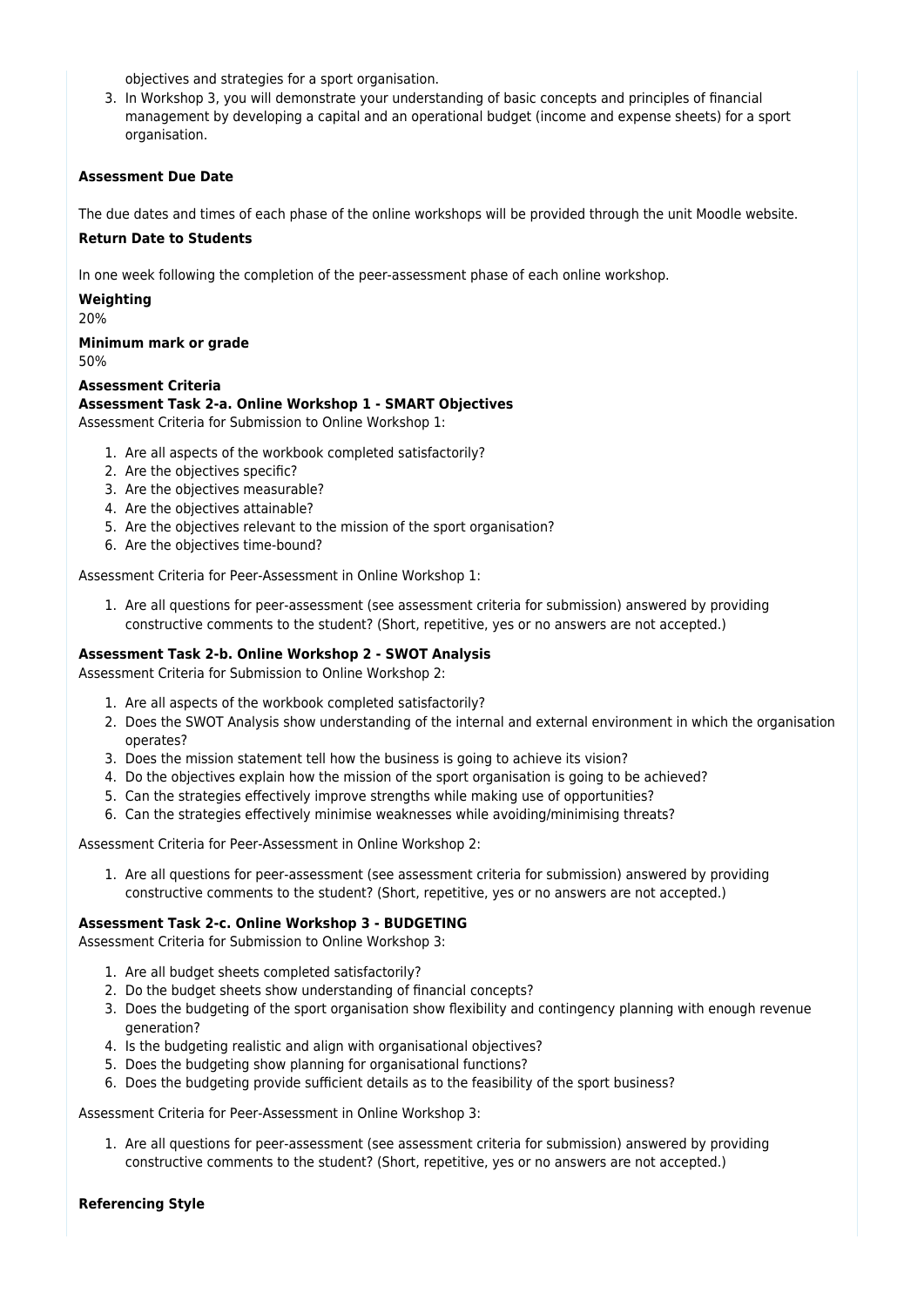[American Psychological Association 6th Edition \(APA 6th edition\)](https://sportal.cqu.edu.au/__data/assets/pdf_file/0026/107684/APA_Referencing_Guide-2019.pdf)

### **Submission**

Online

#### **Submission Instructions**

Submissions and Assessments should be made to the Online Workshops through Moodle.

#### **Learning Outcomes Assessed**

Analyse the application of management principles, code of ethics and risk management within exercise and sport organisations.

#### **Graduate Attributes**

- Problem Solving
- Critical Thinking
- Team Work

### 3 Student Presentation

#### **Assessment Type**

**Precentation** 

#### **Task Description**

In this assessment task you will develop and present **a five (5) minute pitch** for the sport business plan you are developing for Assessment Task 1 - Sport Business Plan. The aim of your pitch will be to convince a prospective investor to invest in your sport business plan. You will be able to present your pitch during one of the LIVE Zoom sessions between Weeks 9 and 12. You will be able to schedule your presentation time using the Choice Option through unit Moodle website. Irrespective of your presentation time, you will be required to submit the power point presentation of your pitch to Moodle by Week 8.

#### **Assessment Due Date**

#### Week 8 Friday (5 May 2017) 11:45 pm AEST

All students are required to submit their power point presentations to Moodle by the due date. Students who have not submitted their presentations by the due date to Moodle will be considered as not planning to attend the residential school on Friday, 27 May 2016.

#### **Return Date to Students**

Review/Exam Week Friday (9 June 2017) In one week following the presentations.

#### **Weighting**

30%

#### **Minimum mark or grade** 50%

#### **Assessment Criteria**

#### **Assessment criteria**

Assessment of the student presentation is based on an assessment rubric that outlines the marking criteria marked against the assessment criteria that determines the grade level. The assessment rubric for the student presentation will be provided on the unit Moodle website.

#### **Marking criteria**

Your presentation should be able to answer the following questions based on facts:

- Who are you?
- What is your business?
- How much do you need to start-up?
- What is the return on investment (ROI)?
- How is your business important compared against the competitors?
- Why should i invest in you and your business?

#### **Referencing Style**

[American Psychological Association 6th Edition \(APA 6th edition\)](https://sportal.cqu.edu.au/__data/assets/pdf_file/0026/107684/APA_Referencing_Guide-2019.pdf)

#### **Submission**

Online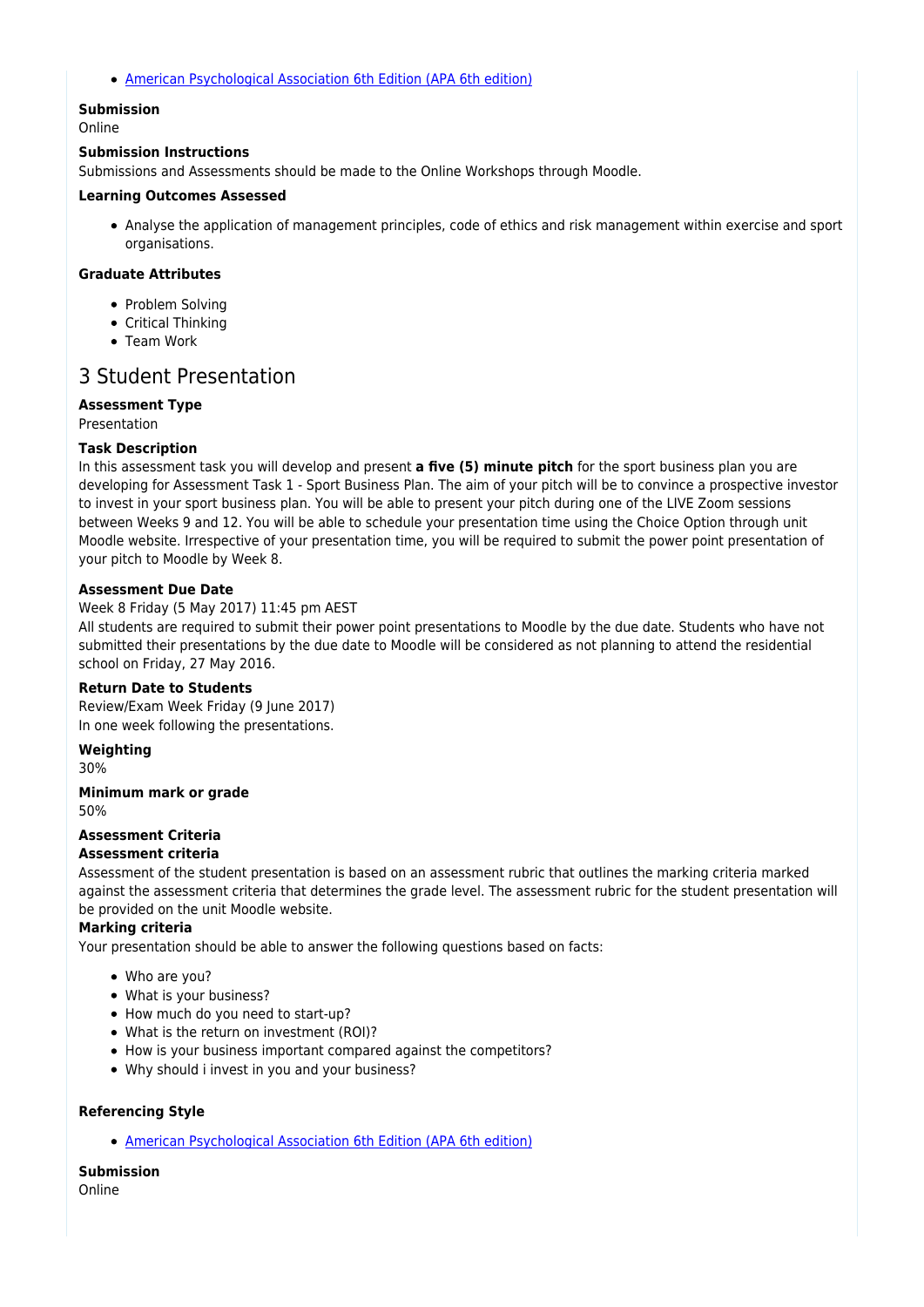#### **Submission Instructions**

You should submit your presentation as a single .pptx file through Moodle.

#### **Learning Outcomes Assessed**

Demonstrate the ability to apply evidence based reasoning to meet demand in the sport or fitness industry.

#### **Graduate Attributes**

- Communication
- Critical Thinking
- Information Literacy
- Information Technology Competence

# Academic Integrity Statement

As a CQUniversity student you are expected to act honestly in all aspects of your academic work.

Any assessable work undertaken or submitted for review or assessment must be your own work. Assessable work is any type of work you do to meet the assessment requirements in the unit, including draft work submitted for review and feedback and final work to be assessed.

When you use the ideas, words or data of others in your assessment, you must thoroughly and clearly acknowledge the source of this information by using the correct referencing style for your unit. Using others' work without proper acknowledgement may be considered a form of intellectual dishonesty.

Participating honestly, respectfully, responsibly, and fairly in your university study ensures the CQUniversity qualification you earn will be valued as a true indication of your individual academic achievement and will continue to receive the respect and recognition it deserves.

As a student, you are responsible for reading and following CQUniversity's policies, including the **[Student Academic](https://www.cqu.edu.au/policy/sharepoint-document-download?file_uri={BE8380F3-F86D-4C55-AC0D-84A81EAFD6A2}/Student%20Academic%20Integrity%20Policy%20and%20Procedure%20(formerly%20known%20as%20the%20Academic%20Misconduct%20Procedure).pdf) [Integrity Policy and Procedure](https://www.cqu.edu.au/policy/sharepoint-document-download?file_uri={BE8380F3-F86D-4C55-AC0D-84A81EAFD6A2}/Student%20Academic%20Integrity%20Policy%20and%20Procedure%20(formerly%20known%20as%20the%20Academic%20Misconduct%20Procedure).pdf)**. This policy sets out CQUniversity's expectations of you to act with integrity, examples of academic integrity breaches to avoid, the processes used to address alleged breaches of academic integrity, and potential penalties.

#### **What is a breach of academic integrity?**

A breach of academic integrity includes but is not limited to plagiarism, self-plagiarism, collusion, cheating, contract cheating, and academic misconduct. The Student Academic Integrity Policy and Procedure defines what these terms mean and gives examples.

#### **Why is academic integrity important?**

A breach of academic integrity may result in one or more penalties, including suspension or even expulsion from the University. It can also have negative implications for student visas and future enrolment at CQUniversity or elsewhere. Students who engage in contract cheating also risk being blackmailed by contract cheating services.

#### **Where can I get assistance?**

For academic advice and guidance, the [Academic Learning Centre \(ALC\)](https://www.cqu.edu.au/student-life/academic-learning-centre) can support you in becoming confident in completing assessments with integrity and of high standard.

#### **What can you do to act with integrity?**